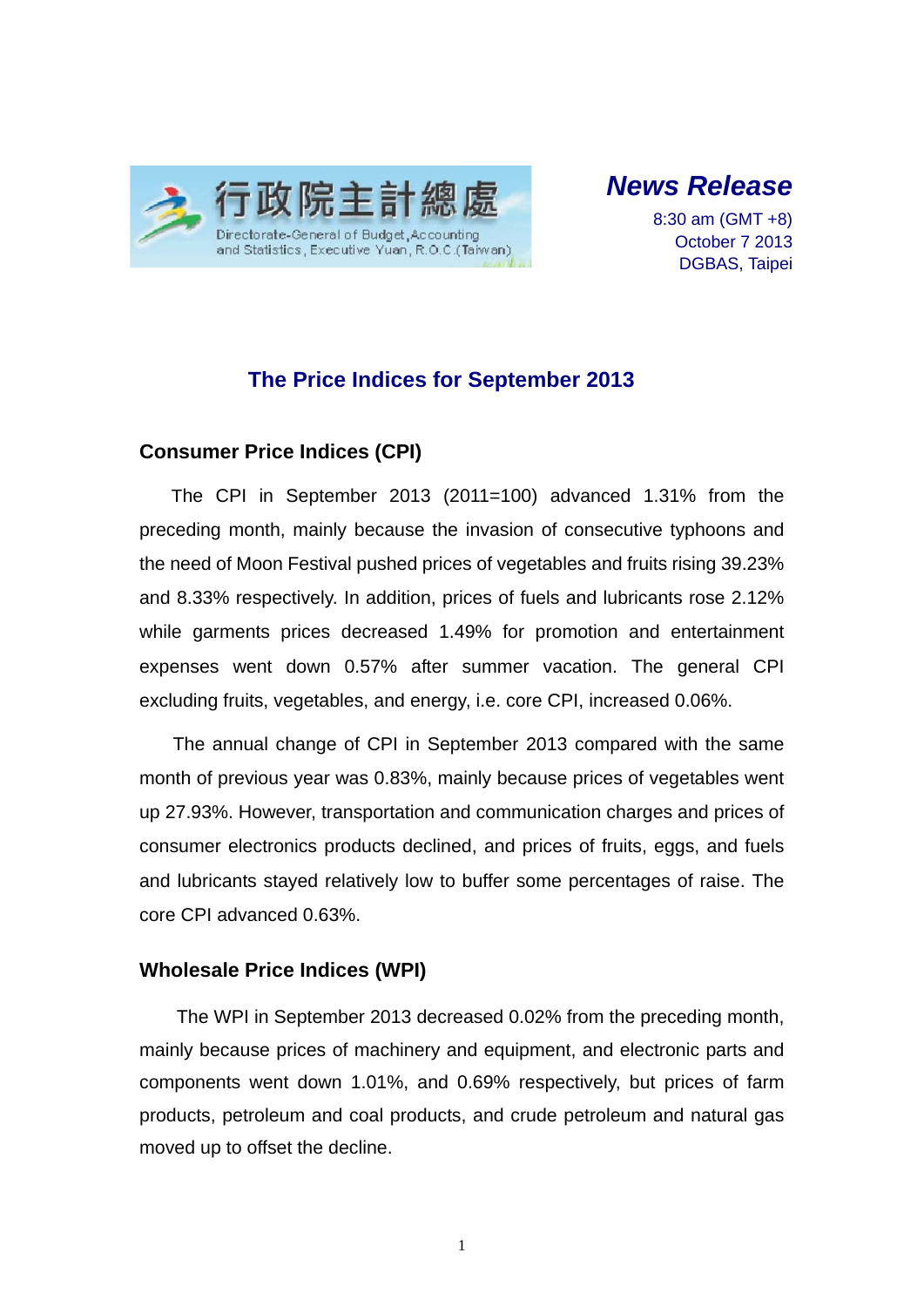The annual change of WPI in September 2013 compared with the same month of 2012 decreased 2.69%, mainly because prices of basic metals, machinery and equipment, and petroleum and coal products went down 6.15%, 5.75% and 4.50% orderly, while prices of miscellaneous products advanced 3.82%. The WPI for domestic sales excluding imports decreased 0.92%, import price index moved down 4.73% and export price index fell 2.21%.



#### **Statistical Tables**

Table1 The Changes of Consumer Price Indices Table2 The Changes of Wholesale Price Indices Table3 The Changes of Import Price Indices Table4 The Changes of Export Price Indices

#### **For Further Information:**

*Statistics Database:* http://eng.stat.gov.tw/ *DGBAS* news releases on the Internet: http://eng.dgbas.gov.tw/ *Tel:* +886-2-23803449; *Fax:* +886-2-23803465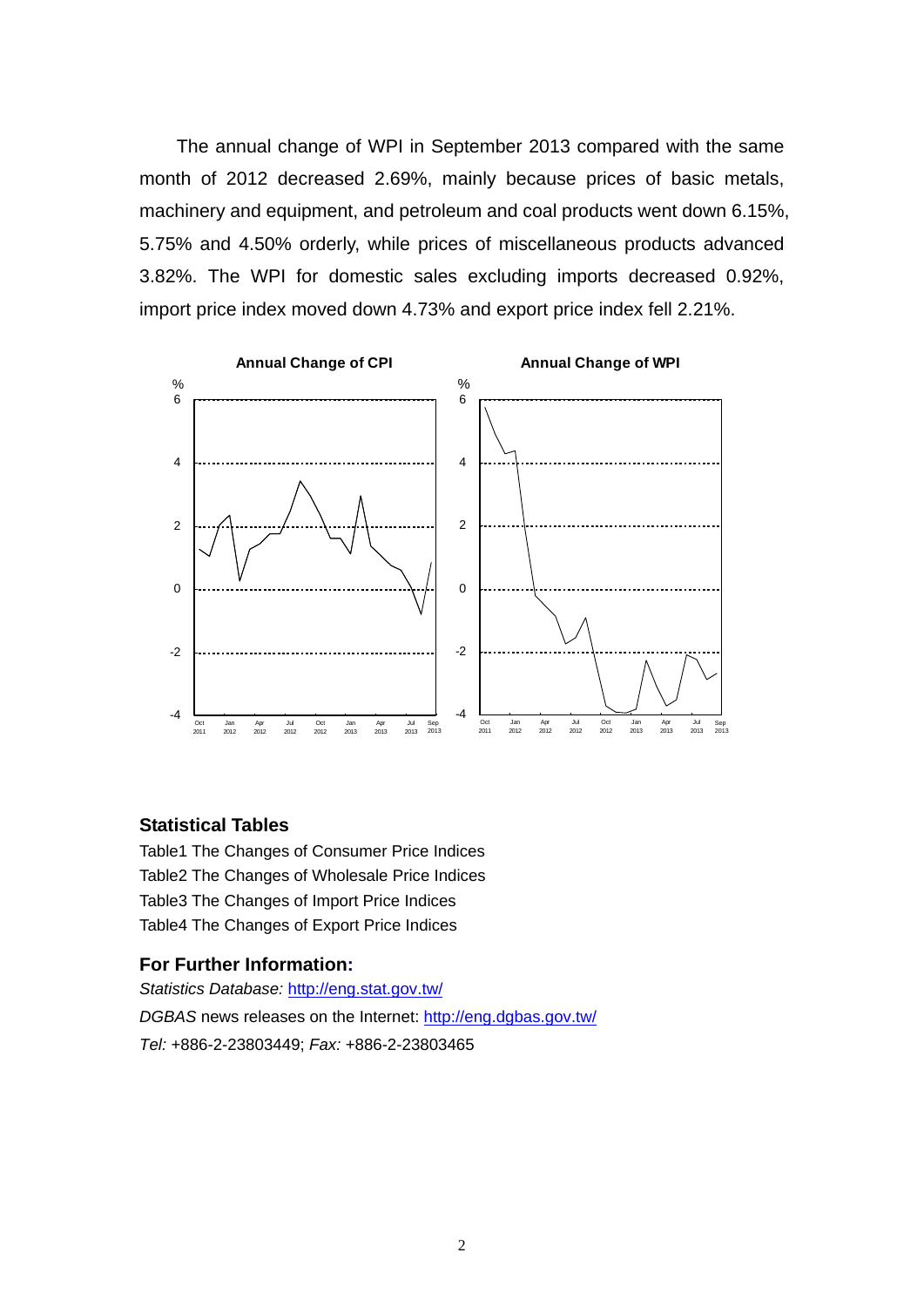## Table 1 The Changes of Consumer Price Indices

Sept. 2013

|                                                                       |                   |                 |                 |                    | The First Nine   |
|-----------------------------------------------------------------------|-------------------|-----------------|-----------------|--------------------|------------------|
|                                                                       | Weight<br>$(\%0)$ |                 | Compared        | Compared           | Months of 2013   |
|                                                                       |                   | Index of        | with            | with the           | Compared with    |
| Groups                                                                |                   | Sept. 2013      | Previous        | Same Month         | the Same Period  |
|                                                                       |                   | $(2011=100)$    | Month           | of Previous        | of Previous Year |
|                                                                       |                   |                 | $(\% )$         | Year $(\%)$        | $(\% )$          |
| General Index                                                         | 1,000.00          | 104.05          | 1.31            | 0.83               | 0.88             |
| The Basic Group                                                       |                   |                 |                 |                    |                  |
| 1. Food                                                               | 251.94            | 110.17          | 4.87            | 2.36               | 0.91             |
| Meat                                                                  | 19.96             | 102.35          | 0.86            | 4.75               | 4.07             |
| Eggs                                                                  | 1.94              | 100.27          | $-0.07$         | $-5.32$            | $-3.02$          |
| Fish & Seafood                                                        | 15.57             | 108.32          | 0.22            | 3.93               | 1.74             |
| Vegetables                                                            | 19.69             | 182.46          | 39.23           | 27.93              | $-0.82$          |
| Fruits                                                                | 22.58             | 105.86          | 8.33            | $-14.47$           | $-3.66$          |
| 2. Clothing                                                           | 37.68             | 95.07           | $-1.32$         | 0.20               | 0.89             |
| Garments                                                              | 29.43             | 93.63           | $-1.49$         | 0.70               | 1.37             |
| 3. Housing                                                            | 271.35            | 102.92          | 0.15            | 0.51               | 0.97             |
| <b>Residential Rent</b>                                               | 182.23            | 101.44          | 0.08            | 0.57               | 0.71             |
| Water, Electricity & Gas Supply                                       | 36.99             | 111.94          | 0.34            | 0.79               | 2.65             |
| 4. Transportation & Communication                                     | 153.36            | 101.14          | 0.43            | $-0.56$            | 0.93             |
| Fuels & Lubricants                                                    | 35.24<br>22.38    | 111.68<br>99.75 | 2.12<br>$-1.03$ | $-0.21$<br>$-0.15$ | 3.61<br>0.42     |
| <b>Transportation Fees</b>                                            | 34.91             | 91.32           | $0.00\,$        | $-0.48$            | 0.44             |
| <b>Communication Fees</b><br>5. Health                                | 49.24             | 102.25          | $-0.01$         | 1.17               | 1.39             |
| Medical Care Services                                                 | 33.59             | 101.88          | 0.04            | 0.73               | 1.17             |
| 6. Education & Entertainment                                          | 168.44            | 101.65          | $-0.22$         | 0.73               | 0.48             |
| <b>Educational Expenses</b>                                           | 97.20             | 99.68           | 0.05            | $-0.16$            | 0.05             |
| <b>Entertainment Expenses</b>                                         | 71.24             | 104.34          | $-0.57$         | 1.85               | 1.00             |
| 7. Miscellaneous                                                      | 67.99             | 102.75          | 0.42            | 0.27               | 0.49             |
| Tobacco & Betel Nuts                                                  | 11.54             | 107.77          | 0.15            | 4.04               | 3.68             |
| Services For Nursery & Nursing Care <sup>1</sup>                      | 6.73              | 100.26          | 5.97            | $-3.10$            | $-2.58$          |
| Commodity and Service Groups                                          |                   |                 |                 |                    |                  |
| 1. Commodity                                                          | 425.11            | 107.07          | 3.05            | 1.12               | 0.81             |
| Non-durable Consumer Goods                                            | 280.71            | 111.35          | 4.50            | 2.38               | 1.38             |
| Semi-durable Consumer Goods                                           | 62.74             | 97.55           | $-0.45$         | 0.25               | 0.70             |
| Durable Consumer Goods                                                | 81.65             | 97.72           | 0.25            | $-1.91$            | $-1.63$          |
| 2. Service                                                            | 574.89            | 101.65          | 0.01            | 0.66               | 0.84             |
| Food Away From Home                                                   | 98.99             | 104.00          | 0.25            | 1.04               | 1.68             |
| Housing Service                                                       | 199.51            | 101.31          | 0.09            | 0.52               | 0.63             |
| Transportation & Communication Service<br><b>Medical Care Service</b> | 83.75<br>33.59    | 96.42<br>101.88 | $-0.30$<br>0.04 | $-0.59$<br>0.73    | 0.10<br>1.17     |
| Education & Entertainment Service                                     | 128.35            | 103.48          | $-0.42$         | 1.61               | 1.26             |
| Frequency of Purchase Group                                           |                   |                 |                 |                    |                  |
| Items to buy about once a month                                       | 249.08            | 107.24          | 2.55            | 1.42               | 1.69             |
| Items to buy about once every three months                            | 159.80            | 109.07          | 4.05            | 1.44               | 0.33             |
| Items to buy about once every six months                              | 102.66            | 101.31          | $-0.12$         | 1.20               | 1.97             |
| Items to buy about once a year                                        | 118.47            | 101.85          | 0.33            | 0.90               | 0.70             |
| Items to buy infrequently                                             | 208.20            | 100.69          | $-0.18$         | $-0.32$            | $-0.20$          |
| Other Special Group                                                   |                   |                 |                 |                    |                  |
| General Index Excluding Fruits & Vegetables                           | 957.74            | 102.30          | 0.15            | 0.60               | 1.01             |
| General Index Excluding Fruits, Vegetables &                          | 890.26            | 101.49          | 0.06            | 0.63               | 0.81             |
| Energy                                                                |                   |                 |                 |                    |                  |
| General Index Excluding Imputed Rent                                  | 838.21            | 104.56          | 1.55            | 0.90               | 0.89             |
| Households in Different Disposable Income Groups                      |                   |                 |                 |                    |                  |
| Lowest 20% Disposable Income Group                                    | 1,000.00          | 104.92          | 1.77            | 1.24               | 0.96             |
| Middle 60% Disposable Income Group                                    | 1,000.00          | 104.19          | 1.33            | 0.90               | 0.91             |
| Highest 20% Disposable Income Group                                   | 1,000.00          | 103.62          | 0.94            | 0.71               | 0.93             |

Note: 1.includes nannies, housecleaning expenses and services paid for keeping household running efficiently. 2.All data are subject to revision 3 months after original publication due to late reports and corrections by respondents.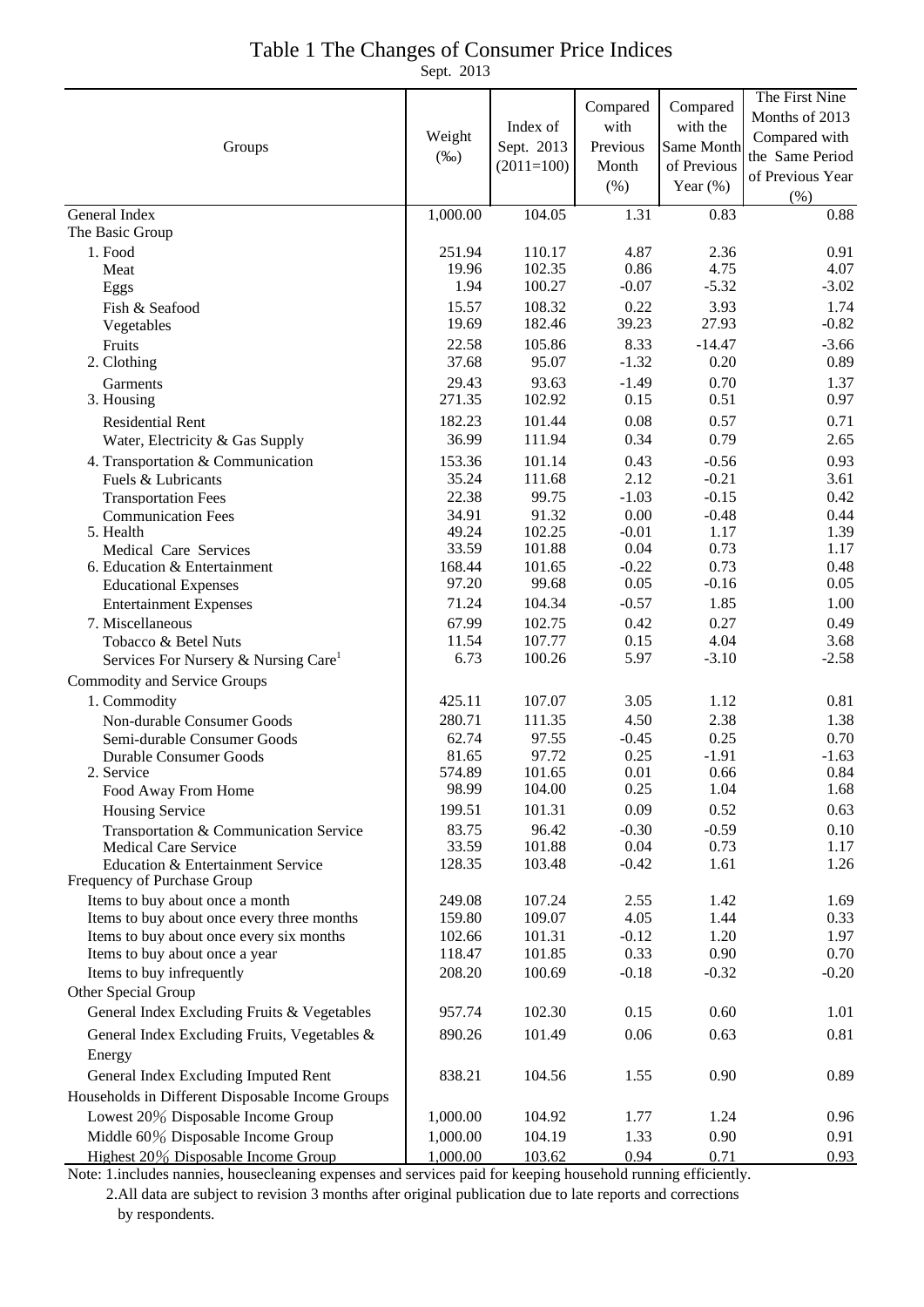## Table 2 The Changes of Wholesale Price Indices

Sept. 2013

|                                                  |         |              |               | Compared      | The First Nine   |
|--------------------------------------------------|---------|--------------|---------------|---------------|------------------|
| Groups                                           |         | Index of     | Compared      | with the Same | Months of 2013   |
|                                                  |         | Sept. 2013   | with Previous | Month of      | Compared with    |
|                                                  |         | $(2011=100)$ | Month         | Previous Year | the Same Period  |
|                                                  |         |              | (% )          | (% )          | of Previous Year |
|                                                  |         |              |               |               | (% )             |
| General Index                                    | 1000.00 | 96.37        | $-0.02$       | $-2.69$       | $-2.93$          |
| <b>Domestic Sales Excluding Imports</b>          | 298.00  | 99.67        | 1.15          | $-0.92$       | $-1.07$          |
| Imports                                          | 334.08  | 93.91        | $-0.42$       | $-4.73$       | $-5.09$          |
| Exports                                          | 367.92  | 95.76        | $-0.63$       | $-2.21$       | $-2.60$          |
| <b>Basic Group</b>                               |         |              |               |               |                  |
| 1. Agriculture, Forestry, Fishing & Animal       |         |              |               |               |                  |
| <b>Husbandry Products</b>                        | 28.46   | 101.71       | 6.61          | $-1.30$       | $-7.39$          |
| (1) Farm Products                                | 15.22   | 106.65       | 13.12         | $-2.06$       | $-7.78$          |
| (2) Poultry & Livestock Products                 | 6.96    | 98.58        | 0.98          | 3.05          | 3.22             |
| (3) Forest Products                              | 0.33    | 102.98       | $-1.04$       | 6.40          | 8.36             |
| (4) Fishery Products                             | 5.95    | 93.49        | $-2.54$       | $-5.88$       | $-14.83$         |
| 2. Quarrying & Minerals Products                 | 68.10   | 98.16        | 0.67          | $-2.59$       | $-5.68$          |
| (1) Crude Petroleum & Natural Gas                | 48.99   | 104.22       | 1.13          | $-0.42$       | $-3.85$          |
| (2) Quarrying Products & Other Mineral Products  | 19.10   | 80.68        | $-0.75$       | $-9.55$       | $-12.01$         |
| 3. Manufacturing Products                        | 876.63  | 95.42        | $-0.31$       | $-2.72$       | $-2.76$          |
| $(1)$ Foods                                      | 23.64   | 101.24       | $-0.27$       | $-1.79$       | 0.70             |
| (2) Beverages                                    | 5.11    | 104.04       | $-0.26$       | 0.12          | 1.18             |
| (3) Tobaccos                                     | 2.24    | 111.29       | $0.00\,$      | 2.27          | 3.18             |
| (4) Textile Products                             | 18.30   | 97.20        | $-0.89$       | $-0.51$       | $-1.39$          |
| (5) Wearing Apparel & Clothing Accessories       | 3.47    | 105.99       | $-0.34$       | 0.40          | 0.96             |
| (6) Leather, Fur & Related Products              | 3.83    | 107.94       | $-0.64$       | 2.51          | 3.08             |
| (7) Wood & Bamboo Products                       | 1.79    | 105.53       | $-0.48$       | 4.55          | 4.62             |
| (8) Pulp, Paper, Paper Products & Printed Matter | 13.84   | 93.10        | $-0.92$       | $-0.71$       | $-2.01$          |
| (9) Petroleum & Coal Products                    | 63.88   | 104.94       | 1.78          | $-4.50$       | $-1.60$          |
| (10)Chemical Material                            | 117.65  | 92.26        | 0.02          | $-0.67$       | $-1.24$          |
| (11) Chemical Products & Medical Goods           | 28.96   | 93.29        | $-0.42$       | $-4.99$       | $-5.11$          |
| (12) Rubber & Plastic Products                   | 23.42   | 96.78        | $-0.57$       | $-3.98$       | $-2.61$          |
| (13) Non-metallic Mineral Products               | 19.84   | 88.96        | $-1.06$       | $-9.06$       | $-8.80$          |
| (14) Basic Metals                                | 80.93   | 82.08        | 0.28          | $-6.15$       | $-8.03$          |
| (15) Fabricated Metal Products                   | 39.13   | 94.13        | $-0.29$       | $-0.97$       | $-2.05$          |
| (16) Electronic Parts & Components               | 227.68  | 97.95        | $-0.69$       | $-1.26$       | $-1.84$          |
| (17) Computer, Electronic & Optical Products     | 67.69   | 95.47        | $-0.78$       | $-4.12$       | $-4.12$          |
| (18) Electrical Equipment                        | 27.16   | 95.91        | $-0.37$       | $-2.40$       | $-2.03$          |
| (19) Machinery & Equipment                       | 60.18   | 96.00        | $-1.01$       | $-5.75$       | $-5.04$          |
| (20) Transport Equipment & Parts                 | 36.02   | 100.10       | $-0.69$       | $-1.22$       | $-0.94$          |
| (21) Furniture & Fixtures                        | 3.96    | 102.52       | $-0.71$       | 0.53          | $-0.18$          |
| (22) Miscellaneous Products                      | 7.95    | 104.82       | $-0.74$       | 3.82          | 2.72             |
| 4. Water Supply, Electricity & Gas               | 26.82   | 116.00       | 0.21          | 0.11          | 6.58             |
| By Stage of Processing                           |         |              |               |               |                  |
| 1. Crude Materials                               | 87.80   | 95.87        | 0.38          | $-1.44$       | $-3.52$          |
| 2. Intermediate Materials                        | 396.99  | 95.91        | 0.05          | $-3.07$       | $-2.69$          |
| 3. Finished Goods                                | 147.31  | 100.80       | 1.00          | $-3.03$       | $-3.11$          |
| (1) Capital Equipment                            | 45.19   | 94.23        | $-0.93$       | $-7.33$       | $-6.57$          |
| (2) Consumer Goods                               | 102.13  | 104.23       | 1.80          | $-1.03$       | $-1.25$          |
| Special Groups                                   |         |              |               |               |                  |
| <b>Domestic Sales</b>                            | 632.08  | 96.63        | 0.32          | $-2.91$       | $-3.17$          |
| <b>Domestic Products</b>                         | 665.92  | 97.69        | 0.17          | $-1.60$       | $-1.75$          |
| Non-Heavy Chemical Industrial Products           | 157.57  | 97.39        | $-0.60$       | $-1.69$       | $-1.56$          |
| Heavy Chemical Industrial Products               | 719.06  | 94.78        | $-0.24$       | $-2.96$       | $-3.11$          |

Note: All data are subject to revision 3 months after original publication due to late reports and corrections by respondents.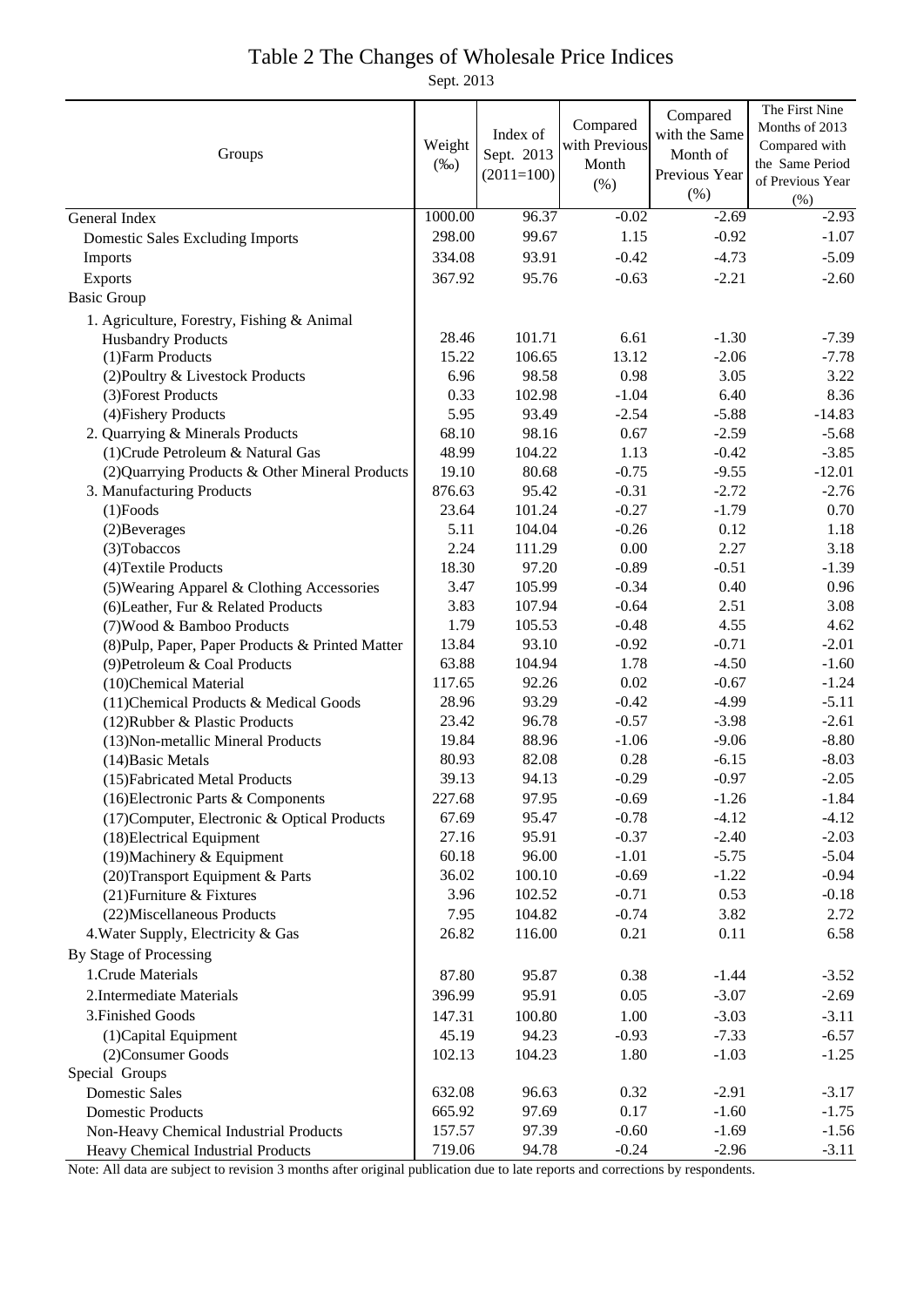# Table 3 The Changes of Import Price Indices

Sept. 2013

|               | Groups                                                                                  | Weight<br>$(\%0)$ | Index of<br>Sept. 2013<br>$(2011=100)$ | Compared<br>with Previou<br>Month<br>(% ) | Compared with<br>the Same Month<br>of Previous Year<br>(% ) | The First Nine<br>Months of 2013<br>Compared with the<br>Same Period of<br>Previous Year (%) |
|---------------|-----------------------------------------------------------------------------------------|-------------------|----------------------------------------|-------------------------------------------|-------------------------------------------------------------|----------------------------------------------------------------------------------------------|
|               | Basic Group (on N.T.D. Basis)                                                           |                   |                                        |                                           |                                                             |                                                                                              |
| General Index |                                                                                         | 1000.00           | 93.91                                  | $-0.42$                                   | $-4.73$                                                     | $-5.09$                                                                                      |
| Sec. 1        | <b>Animal Products</b>                                                                  | 8.61              | 104.97                                 | $-0.89$                                   | 8.37                                                        | 6.81                                                                                         |
| Sec. $2$      | Vegetable Products                                                                      | 18.11             | 92.41                                  | $-3.21$                                   | $-17.28$                                                    | $-1.07$                                                                                      |
| Sec. 4        | Prepared Foodstuffs, Beverages, Spirits & Tobacco                                       | 14.68             | 103.46                                 | $-0.81$                                   | $-0.61$                                                     | 1.14                                                                                         |
| Sec. 5        | <b>Mineral Products</b>                                                                 | 251.08            | 97.68                                  | 1.11                                      | $-3.51$                                                     | $-6.14$                                                                                      |
| Sec. 6        | Products of The Chemical or Allied Industries                                           | 125.25            | 93.04                                  | $-0.49$                                   | $-2.95$                                                     | $-3.03$                                                                                      |
| Sec. 7        | Plastics & Articles Thereof; Rubber & Articles Thereof                                  | 36.74             | 86.11                                  | $-0.85$                                   | $-7.81$                                                     | $-7.94$                                                                                      |
| Sec. 8        | Leather & Articles Thereof                                                              | 4.12              | 106.53                                 | $-0.70$                                   | 3.73                                                        | 4.12                                                                                         |
| Sec. $9$      | Wood & Articles of Wood                                                                 | 5.15              | 105.63                                 | $-0.69$                                   | 4.95                                                        | 5.82                                                                                         |
|               | Sec. 10 Woodpulp, Paper & Articles Thereof                                              | 10.59             | 90.03                                  | $-1.02$                                   | 2.10                                                        | $-2.77$                                                                                      |
|               | Sec. 11 Textiles & Textile Articles                                                     | 13.17             | 84.78                                  | $-0.41$                                   | 0.47                                                        | $-6.24$                                                                                      |
|               | Sec. 13 Stone Materials, Glass & Glassware                                              | 13.33             | 72.83                                  | $-2.03$                                   | $-20.83$                                                    | $-20.51$                                                                                     |
|               | Sec. 15 Base Metals & Articles of Base Metal                                            | 99.49             | 81.63                                  | $-0.57$                                   | $-7.89$                                                     | $-7.82$                                                                                      |
|               | Sec. 16 Machinery, Electrical Equipment, TV Image & Sound Recorders,                    | 326.36            | 96.32                                  | $-1.10$                                   | $-5.08$                                                     | $-4.50$                                                                                      |
|               | Etc<br>Sec. 17 Transportation Equipment                                                 | 23.03             | 98.77                                  | $-1.58$                                   | $-3.08$                                                     | $-2.04$                                                                                      |
|               | Sec. 18 Optical, Measuring, Medical Instruments, Musical Instruments &                  | 41.48             | 98.19                                  | $-0.84$                                   | $-2.65$                                                     | $-3.24$                                                                                      |
|               | Parts Thereof<br>Sec. 20 Miscellaneous Manufactured Articles                            | 5.31              | 97.29                                  | $-1.00$                                   | -4.46                                                       | $-4.45$                                                                                      |
|               | Basic Group (on U.S.D. Basis)                                                           |                   |                                        |                                           |                                                             |                                                                                              |
| General Index |                                                                                         | 1000.00           | 92.98                                  | 0.51                                      | $-5.20$                                                     | $-5.13$                                                                                      |
| Sec. 1        | <b>Animal Products</b>                                                                  | 8.61              | 103.96                                 | 0.04                                      | 7.82                                                        | 6.72                                                                                         |
| Sec. $2$      | <b>Vegetable Products</b>                                                               | 18.11             | 91.46                                  | $-2.30$                                   | $-17.70$                                                    | $-1.11$                                                                                      |
| Sec. 4        | Prepared Foodstuffs, Beverages, Spirits & Tobacco                                       | 14.68             | 102.43                                 | 0.14                                      | $-1.11$                                                     | 1.08                                                                                         |
| Sec. 5        | <b>Mineral Products</b>                                                                 | 251.08            | 96.73                                  | 2.07                                      | $-3.98$                                                     | $-6.20$                                                                                      |
| Sec. 6        | Products of The Chemical or Allied Industries                                           | 125.25            | 92.11                                  | 0.45                                      | $-3.45$                                                     | $-3.08$                                                                                      |
| Sec. 7        | Plastics & Articles Thereof; Rubber & Articles Thereof                                  | 36.74             | 85.23                                  | 0.08                                      | $-8.27$                                                     | $-7.99$                                                                                      |
| Sec. 8        | Leather & Articles Thereof                                                              | 4.12              | 105.48                                 | 0.24                                      | 3.22                                                        | 4.05                                                                                         |
| Sec. 9        | Wood & Articles of Wood                                                                 | 5.15              | 104.56                                 | 0.25                                      | 4.41                                                        | 5.74                                                                                         |
|               | Sec. 10 Woodpulp, Paper & Articles Thereof                                              | 10.59             | 89.09                                  | $-0.09$                                   | 1.58                                                        | $-2.84$                                                                                      |
|               | Sec. 11 Textiles & Textile Articles                                                     | 13.17             | 83.91                                  | 0.54                                      | $-0.02$                                                     | $-6.29$                                                                                      |
|               | Sec. 13 Stone Materials, Glass & Glassware                                              | 13.33             | 72.06                                  | $-1.11$                                   | $-21.23$                                                    | $-20.52$                                                                                     |
|               | Sec. 15 Base Metals & Articles of Base Metal                                            | 99.49             | 80.77                                  | 0.37                                      | $-8.35$                                                     | $-7.87$                                                                                      |
|               | Sec. 16 Machinery, Electrical Equipment, TV Image & Sound Recorders,<br>Etc             | 326.36            | 95.39                                  | $-0.17$                                   | $-5.55$                                                     | $-4.56$                                                                                      |
|               | Sec. 17 Transportation Equipment                                                        | 23.03             | 97.81                                  | $-0.66$                                   | $-3.57$                                                     | $-2.09$                                                                                      |
|               | Sec. 18 Optical, Measuring, Medical Instruments, Musical Instruments &<br>Parts Thereof | 41.48             | 97.22                                  | 0.09                                      | $-3.14$                                                     | $-3.30$                                                                                      |
|               | Sec. 20 Miscellaneous Manufactured Articles                                             | 5.31              | 96.35                                  | $-0.06$                                   | $-4.93$                                                     | $-4.50$                                                                                      |

Note: 1.All data are subject to revision 3 months after original publication due to late reports and corrections by respondents.

 2.Definition scope of the basic group into section and chapter is correspondent with Harmonized System(HS). Nevertheless, their names are simplified generally.